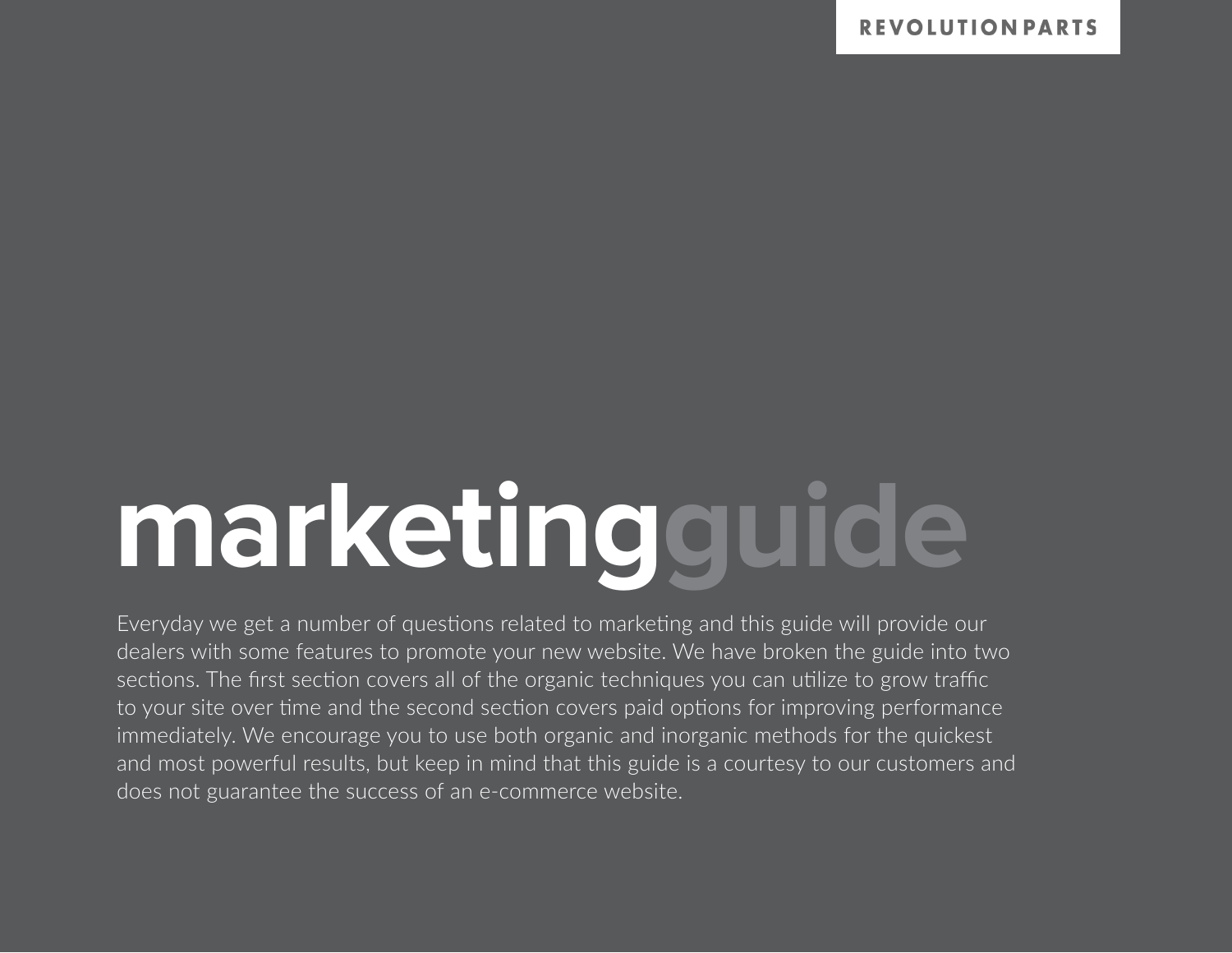# **organic marketing features** part one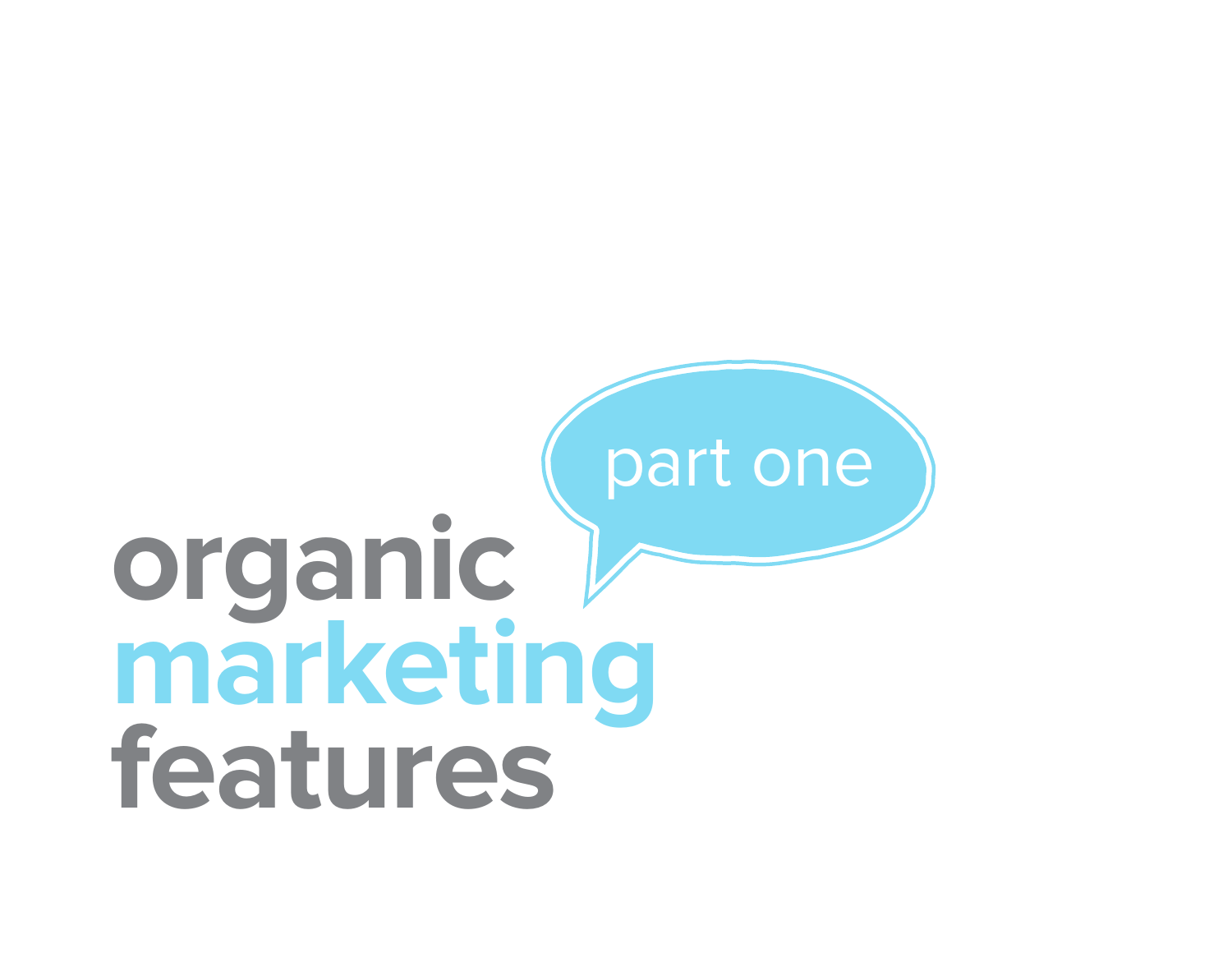**1. ORGANIC MARKETING**

## **driftmarketing**

This feature enables you to send email campaigns to customers that have either abandoned the cart or have not completed the checkout process after you've sent them a custom quote. Just click the link above to view screenshot instructions for setting this up!

### [LEARN MORE](https://support.revolutionparts.com/hc/en-us/articles/203412619-Setting-Up-Your-Drift-Marketing-Campaign)



**TIP:** *You can offer a promotional code within these emails in order to entice a customer that left the cart to come back and place their order.*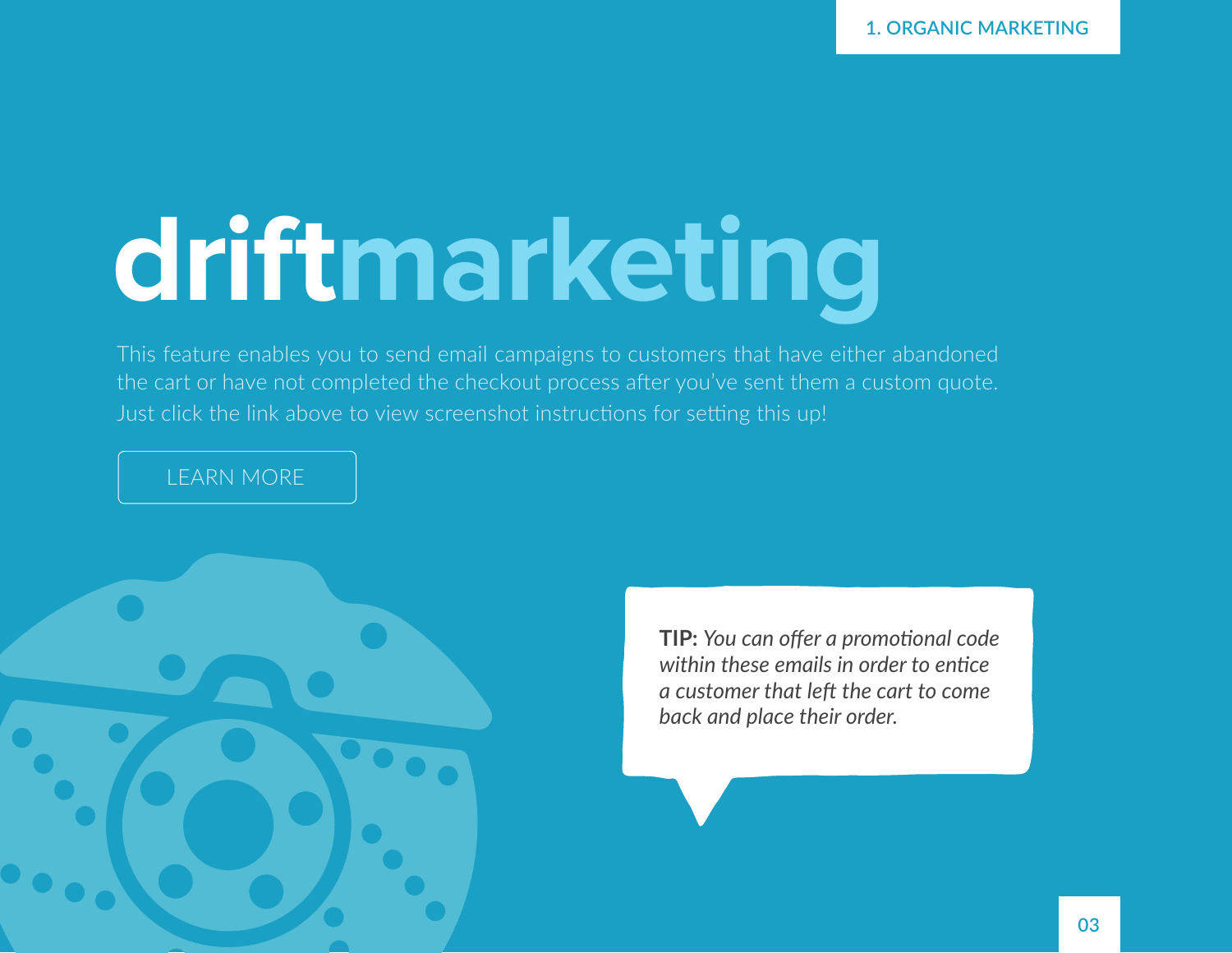

**TIP:** *If you have overstock, you can feature these parts on the homepage and offer a discount to encourage purchases.*

## **promotionalcodes**

We encourage you to offer promotions and discounts based on items you are overstocked with or that pertain to seasonality.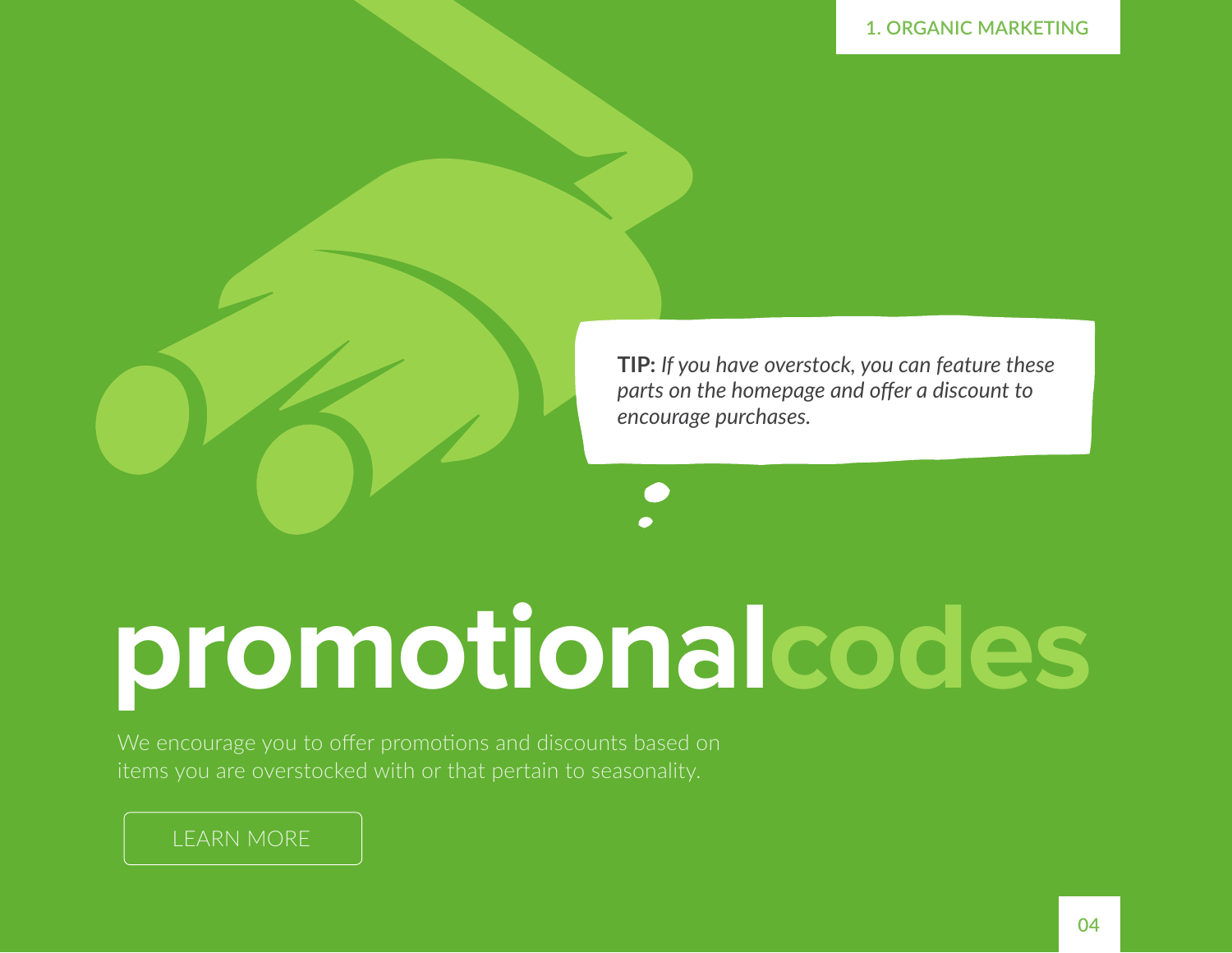# **productpage settings**

**TIP:** *We suggest reiterating your differentiators in the store description and warranty information within the manufacturer description.*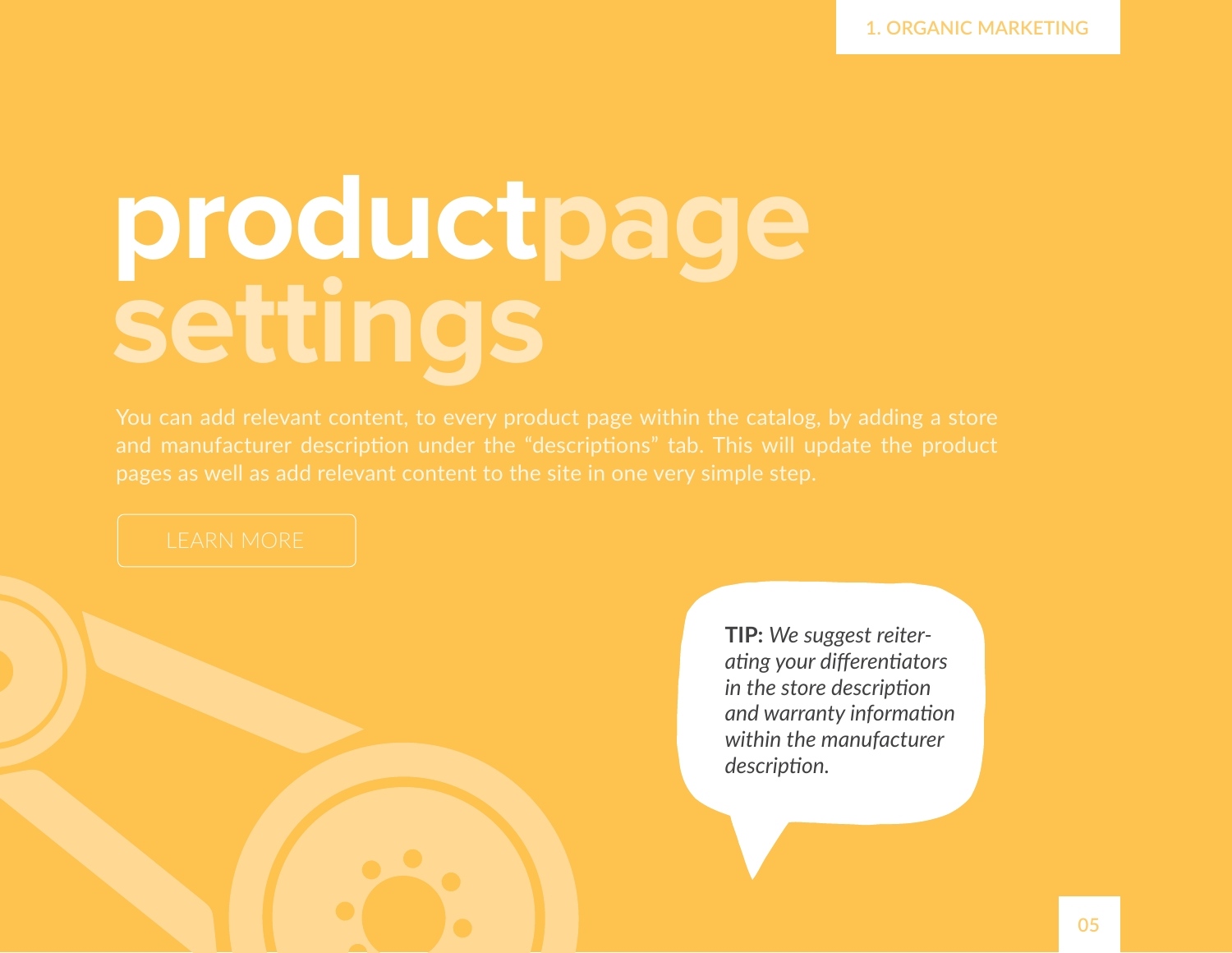

**TIP:** *If spring is approaching, try offering windshield wipers on sale and if winter is coming up, offer floor mats to customers so their interior is protected throughout the snowy season.*

# **featuredparts**

seasonal items to customers currently on the site.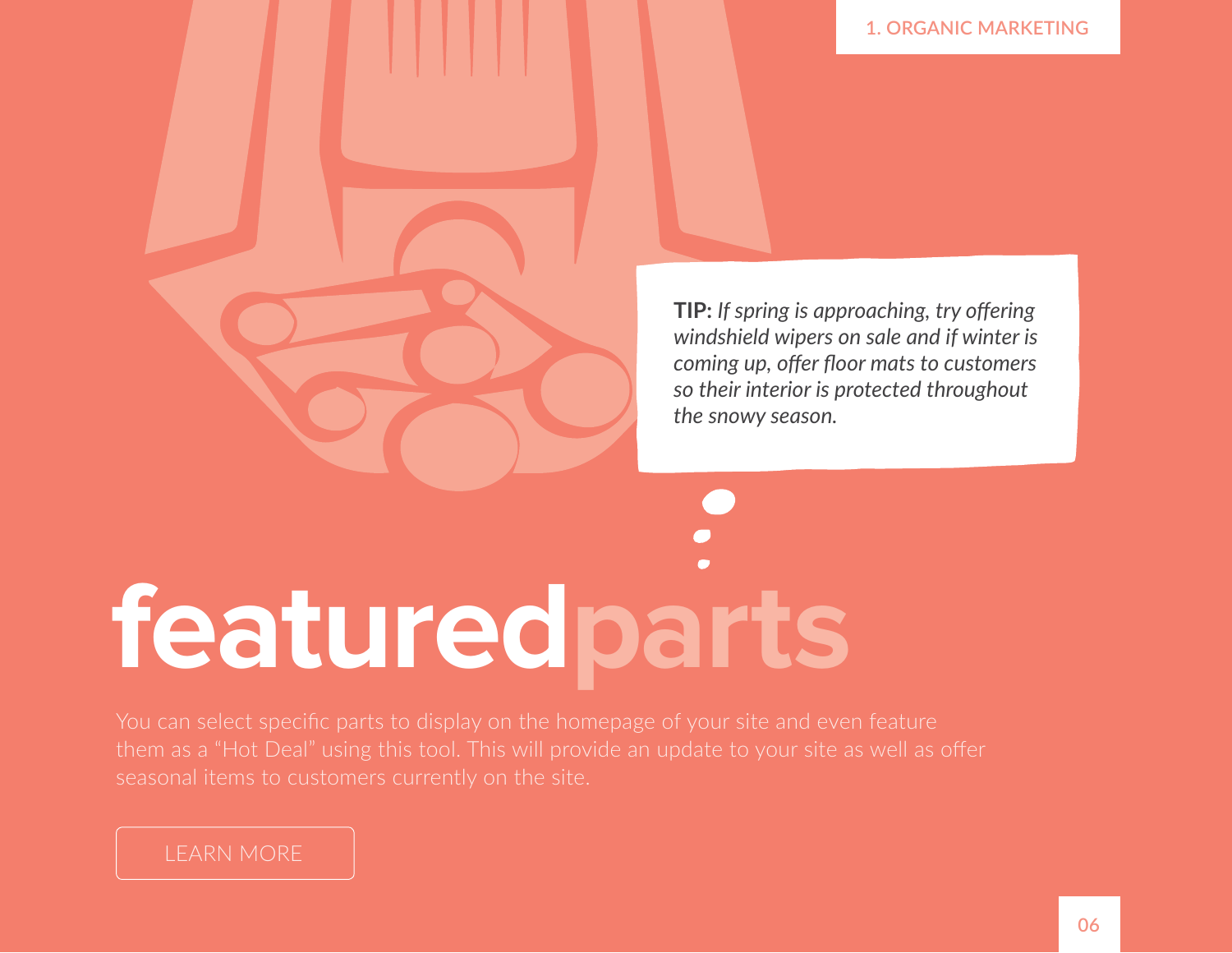**TIP:** *Use high-ranking keywords within your page descriptions whenever possible.*

## **seosettings**

If you have not already done so, completing the meta descriptions within the various site pages will update the page description on Google search results.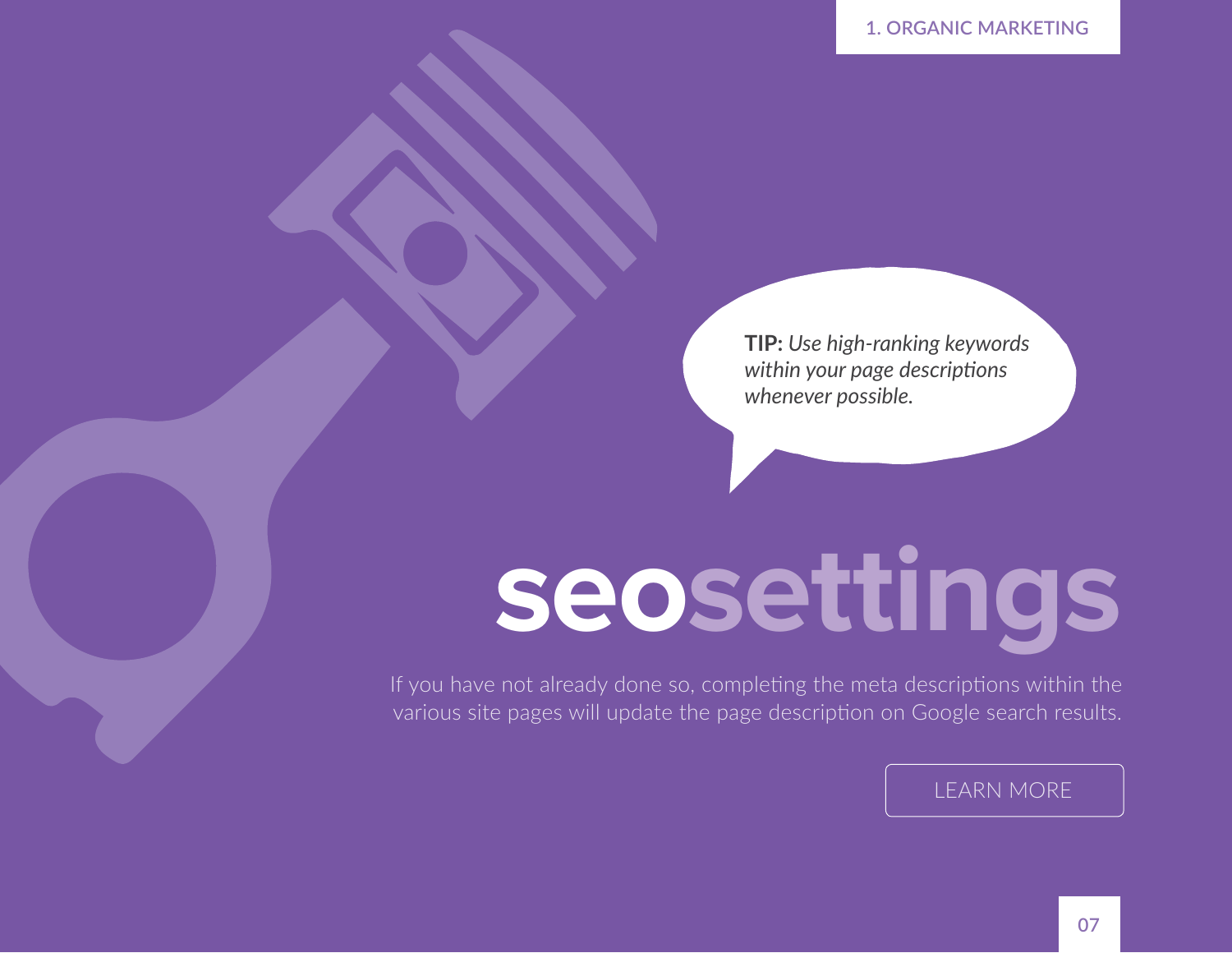### **socialmedia**

Building an online network of followers can be valuable and RevolutionParts has a section in the control panel specifically for your Facebook, Twitter, **[Google+](https://support.revolutionparts.com/hc/en-us/articles/204787019-Creating-a-Google-Brand-page)** and eBay pages. Using social media to communicate and interact online can be valuable for making offers, proving legitimacy and building your reputation.

### [LEARN MORE](https://support.revolutionparts.com/hc/en-us/articles/204787019-Creating-a-Google-Brand-page)

**TIP:** *If you do only one form of social media and have little time for updating content then creating a Google+ page is the best place to start.*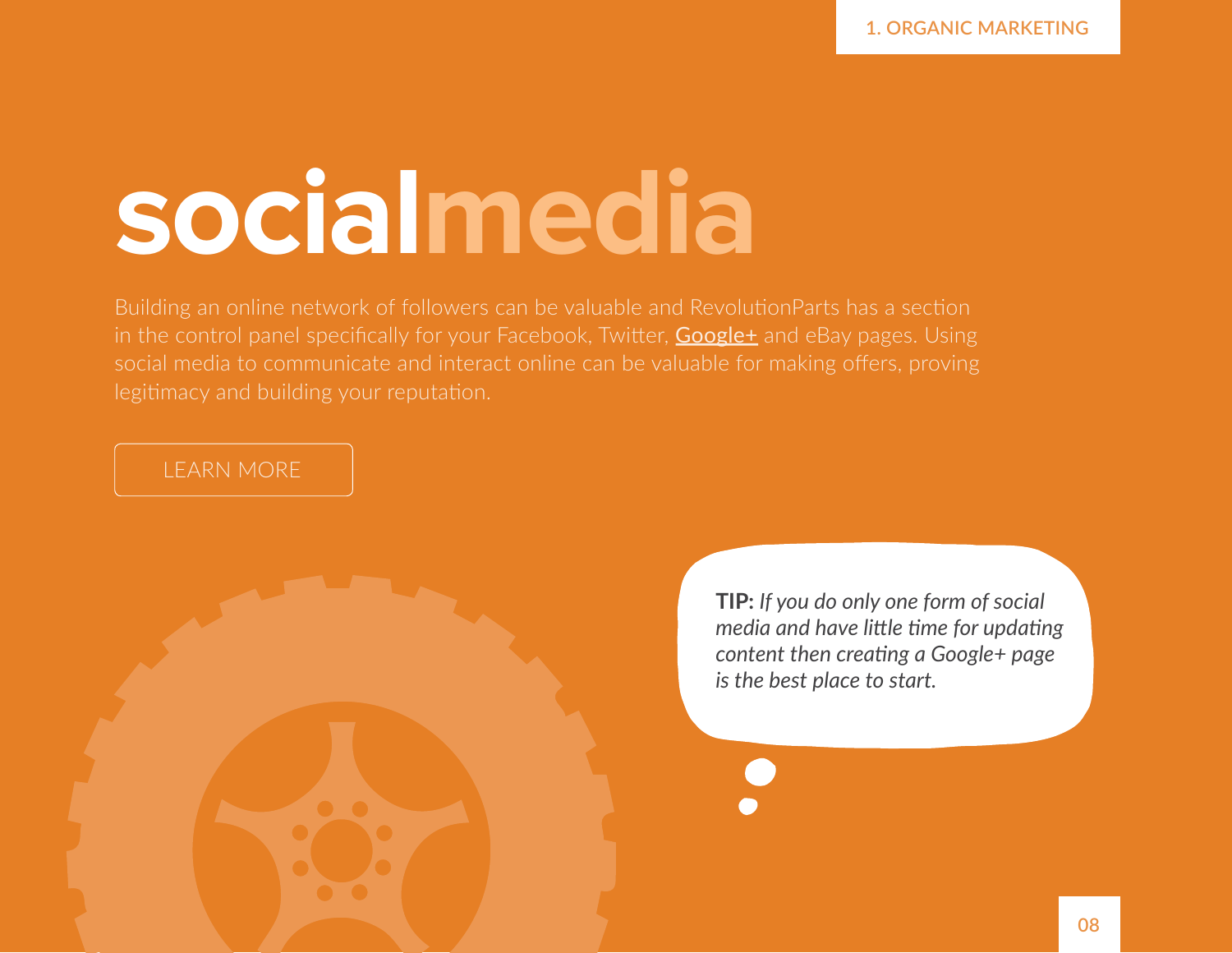### **dynamic [catalogpages](https://support.revolutionparts.com/hc/en-us/articles/204015809-Using-the-Dynamic-Catalog-Pages)**

You can use this feature to add unique content to the pages within the parts catalog. This will help build fresh content to boost organic SEO. You can also use this feature for cross-linking to other catalog areas and driving traffic to specific pages that pertain to the search content a user might be looking for.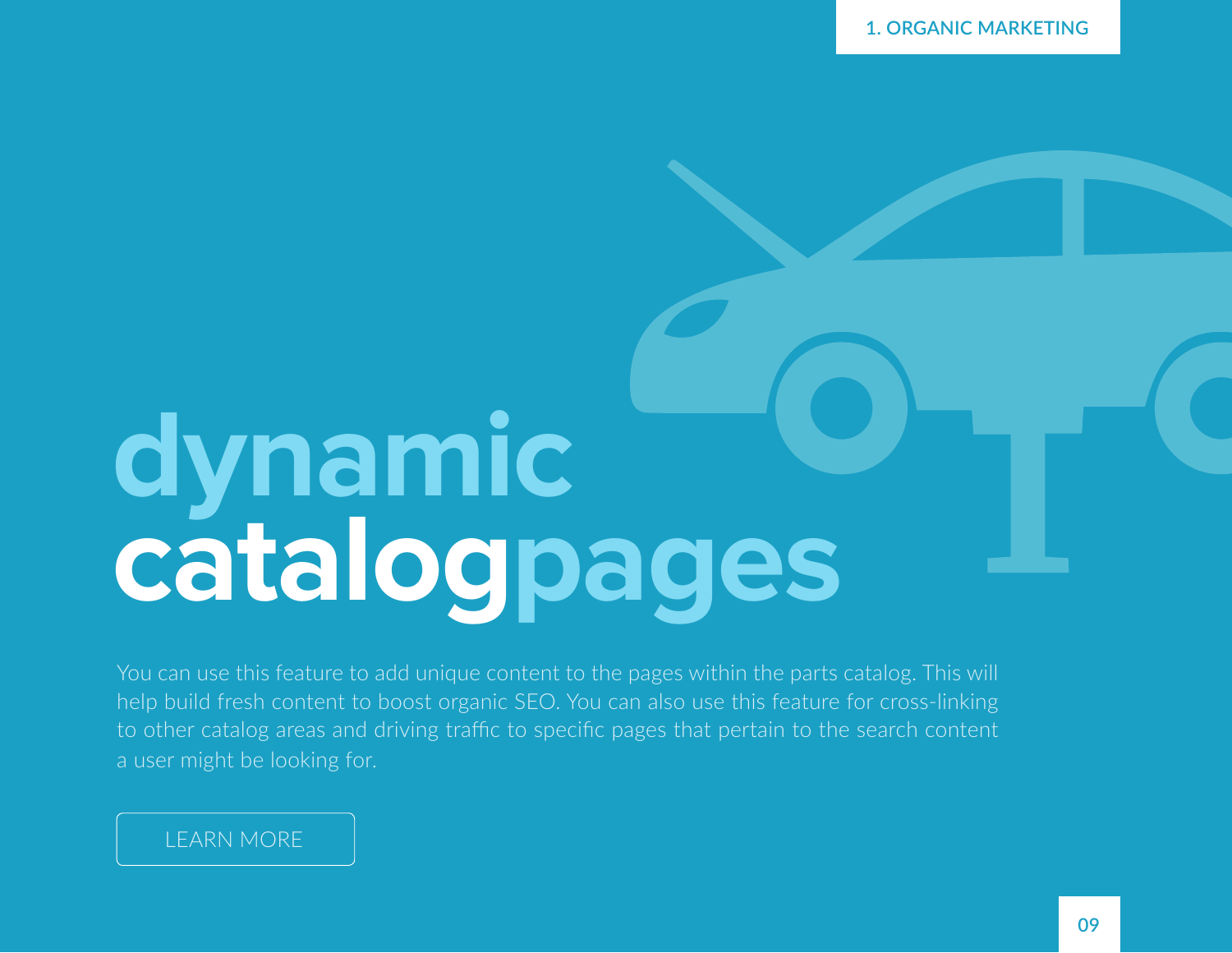# **dynamicseo**

This feature can be used to create smart categories for users to easily access a specific set of parts and all related components. It can also be used to drive traffic to targeted areas within an AdWords campaign.

### [LEARN MORE](https://support.revolutionparts.com/hc/en-us/articles/205385705-How-To-Add-Dynamic-SEO)

**TIP:** *If you have catalog pages that are not getting searched, you can force Google to index them by targeting keywords and driving traffic to these pages.*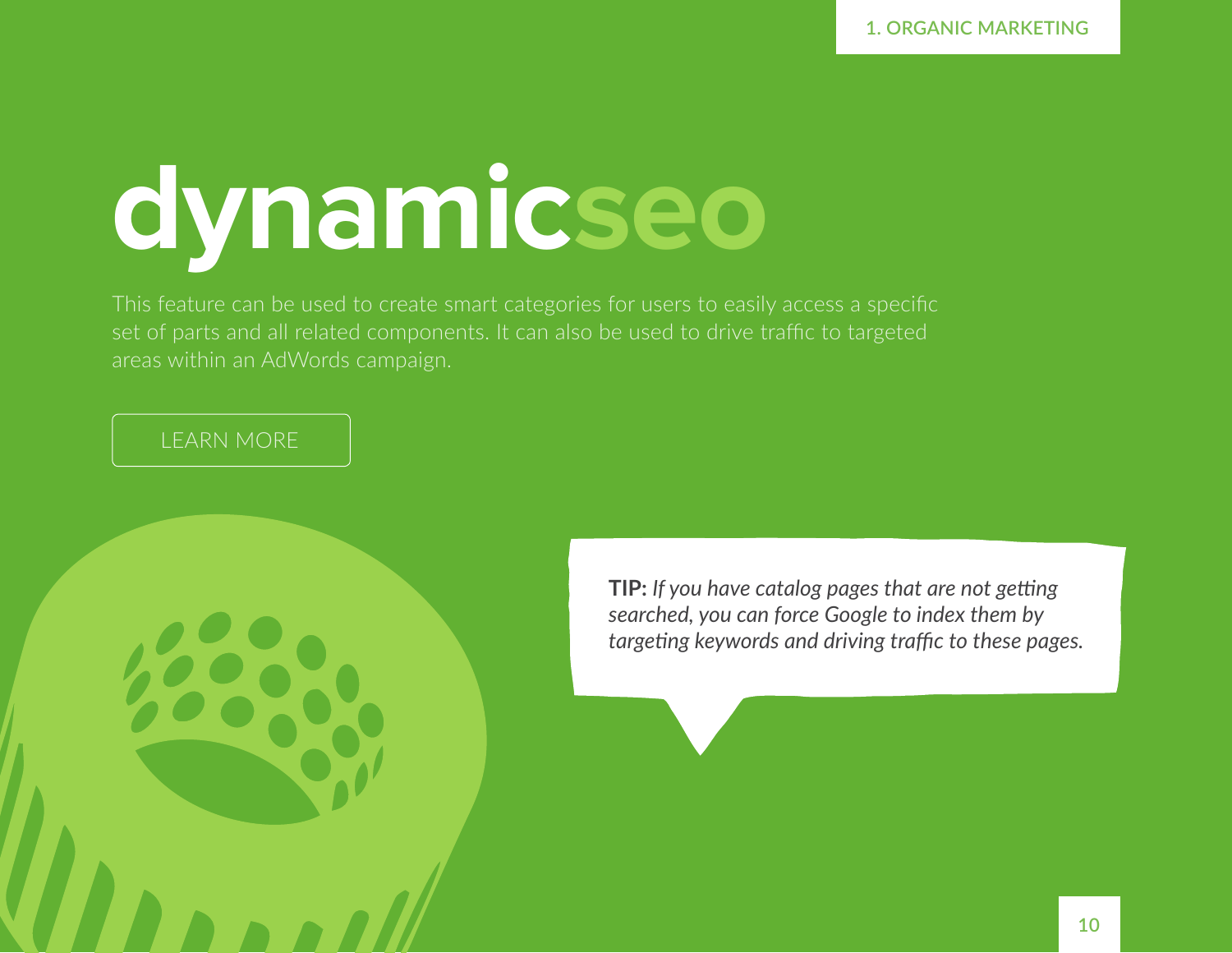**TIP:** *The emails can offer a promo code, helpful car care tips or even featured seasonal parts and accessories.* 

# **mailchimp integration**

Using an email software will allow you to send monthly company in the spotlight!

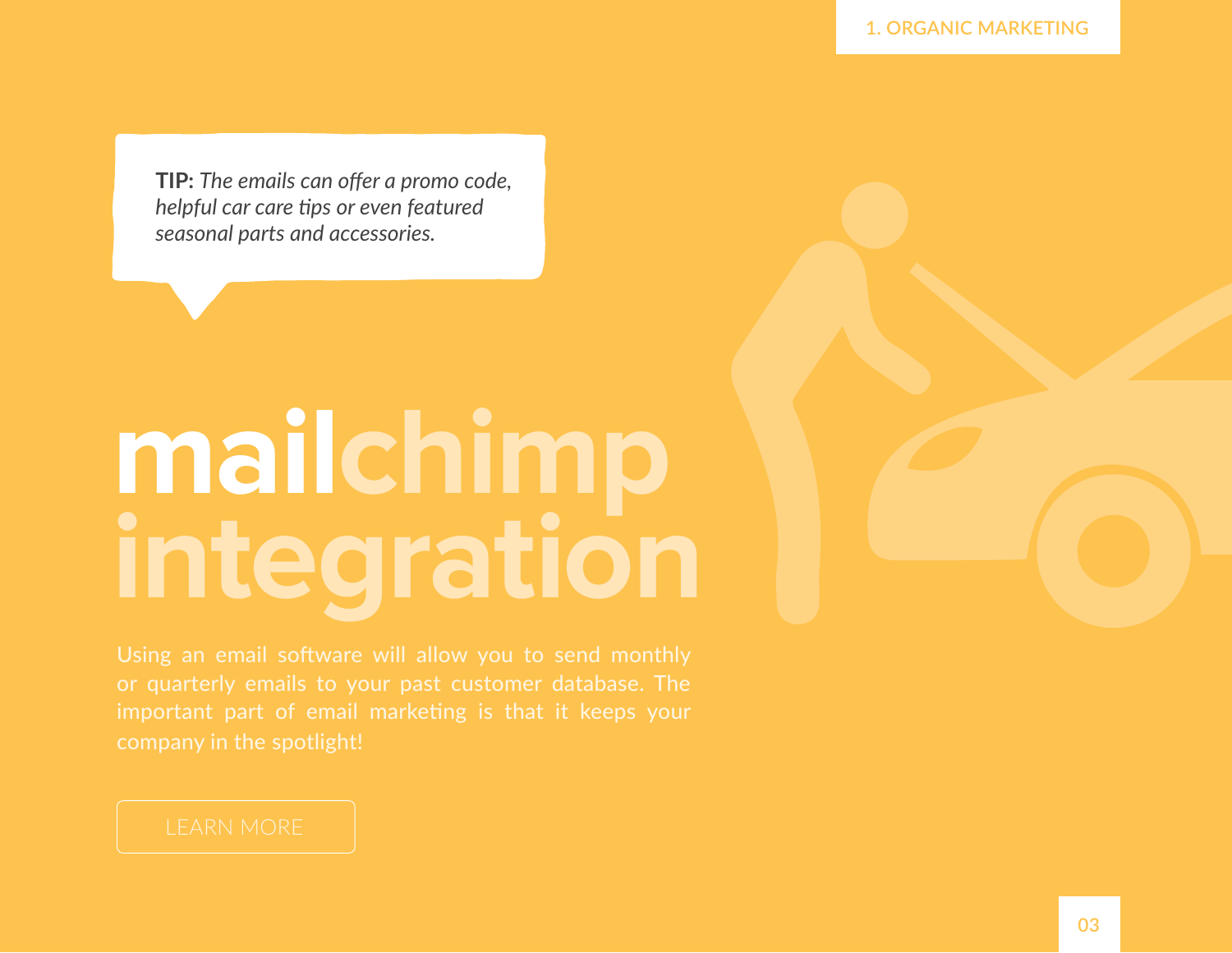### **paid marketing features** part two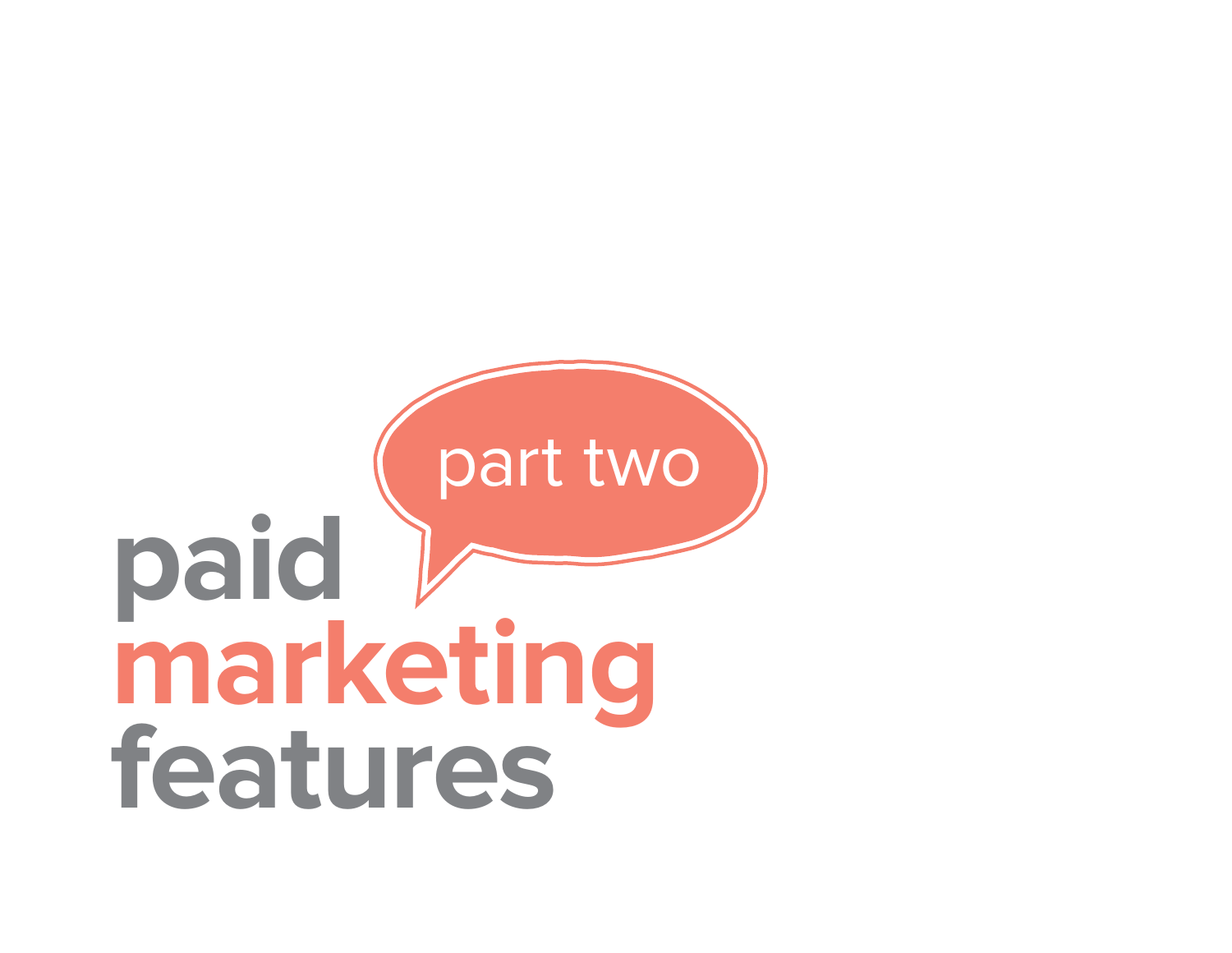## **googleanalytics**

This FREE tool can help you to understand your customers, what drives them to purchase and where your traffic is coming from. It is highly recommended to have analytics setup during the launch of your website and continue to track trends throughout marketing using various Google tools.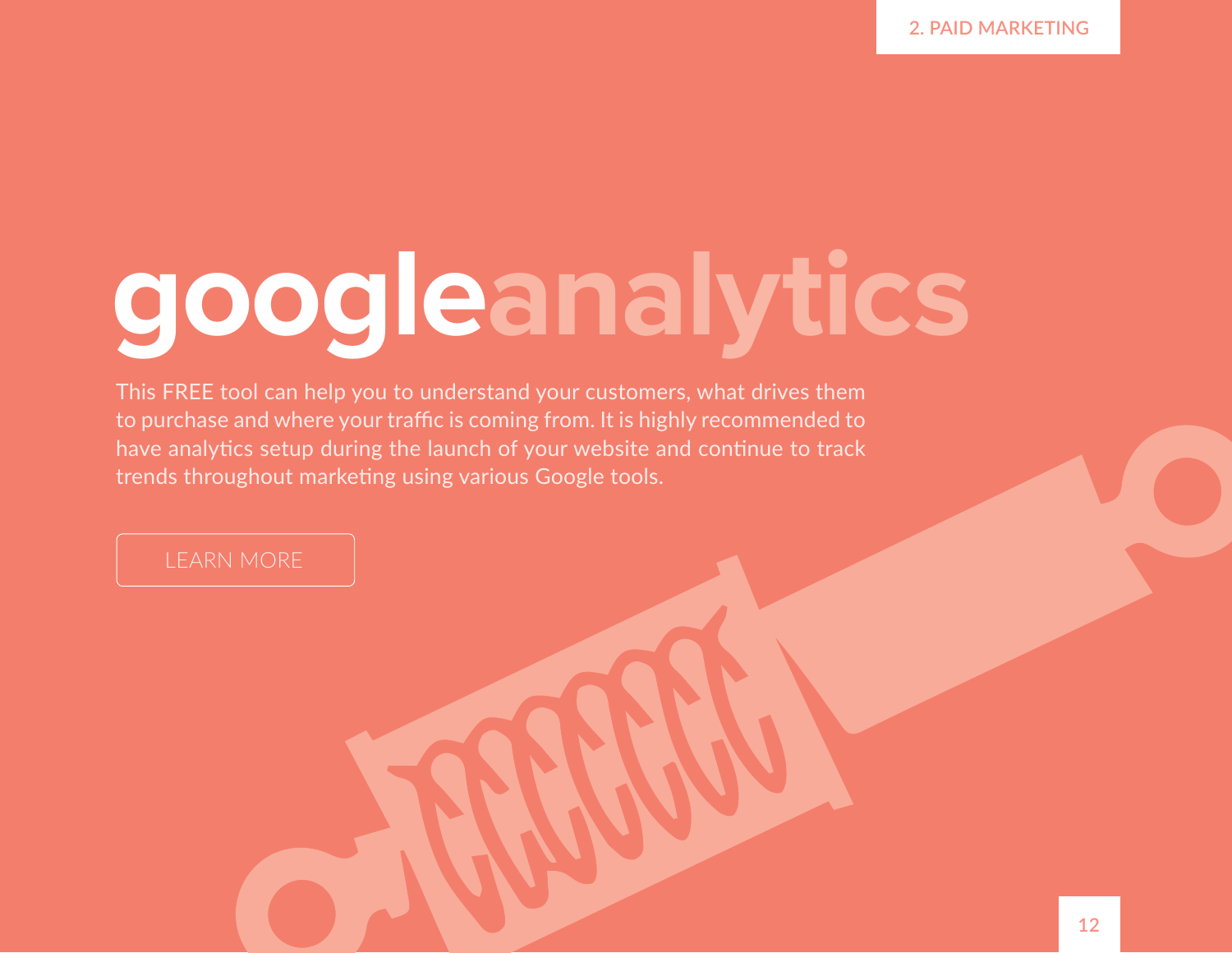**TIP:** *[Landing Pages](https://support.revolutionparts.com/hc/en-us/articles/201778805-Using-the-text-editor) can be created using our text editor tool to create unique pages formatted specifically for targeted keyword searches.*

# **adwordscampaigns**

You have the ability to run paid search ads on Google using keywords that will drive traffic to your website and increase the number of pages indexed on Google. It is highly recommended that you use a marketing company to monitor your ad performance unless you have internal Internet marketing personnel.